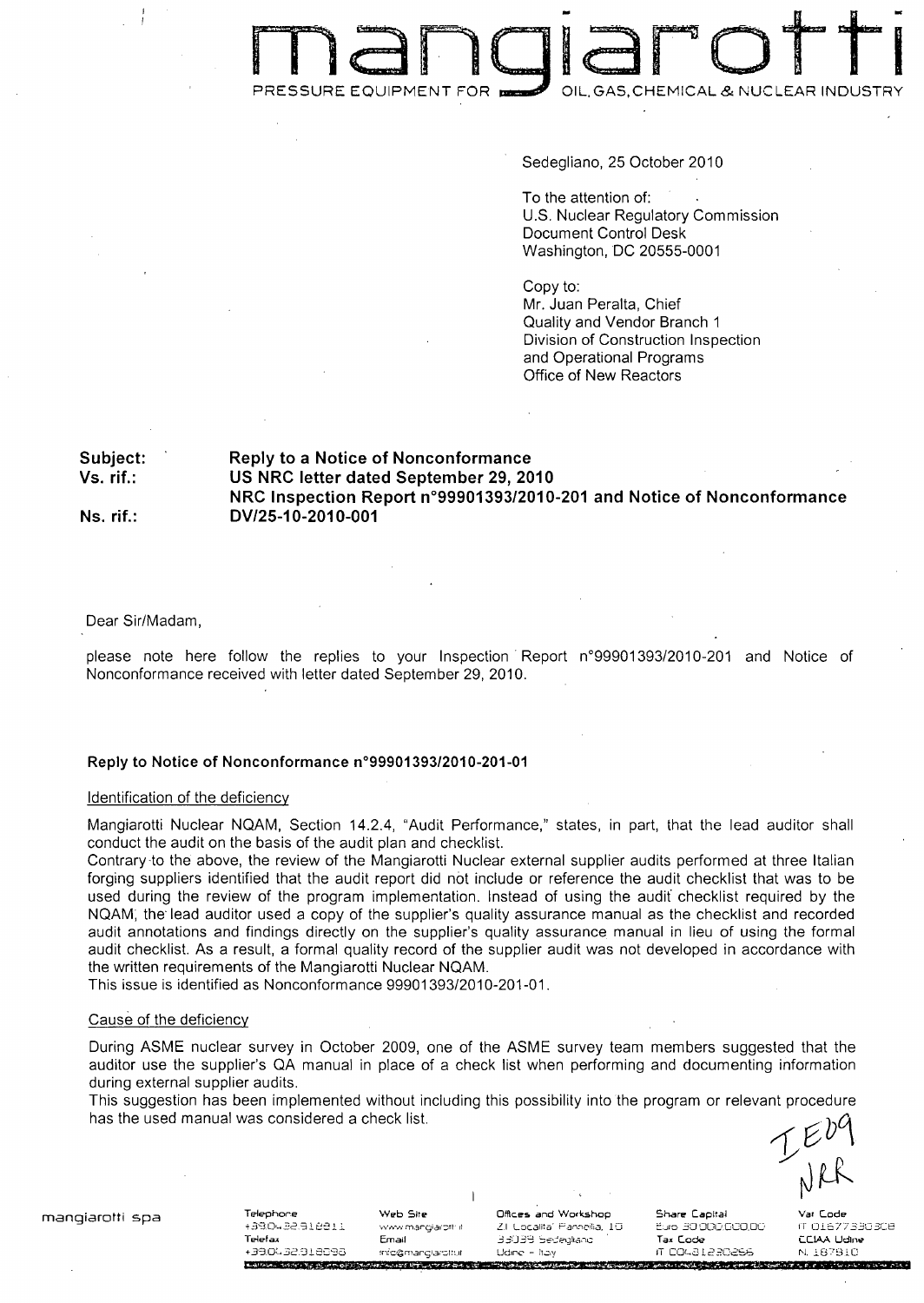

# Action to correct or prevent recurrence

A corrective action n°RAC064 has been opened on August 30, 2010 consisting in the following activities:

- **"** Revision of procedure PGE.08, managing the auditing activities, to indicate that use of the check list is only allowed (activity already performed);
- Training of the auditors (activity already performed)
- Re-auditing campaign of five (n°5) main suppliers including those whose report was reviewed during NRC audit:
	- **ý,** Audit to Forgiatura Morandini performed from September 30 to October 1, 2010
	- > Audit to Forgiatura A. Vienna performed from October 11 to 13, 2010 (performed at the presence of a Westinghouse E.C. observer)
	- **>** Audit to Forge Monchieri performed from October 19 to 21, 2010

### Expected date for the conclusion of the action

Activities related to NRC nonconformance are completed. The two (n°2) audits still to be performed to complete RAC064 are scheduled before November 30, 2010:

- **>** Audit to Sandvik requested for week 46 (November 15 to 19, 2010): waiting for confirmation.
- > Audit to Voest Alpine to be scheduled before November 30, 2010

#### Reply to Notice of Nonconformance n°99901393/2010-201-02

#### Identification of the deficiency

Mangiarotti procedure PGE.06, "Calibration Manual," Revision 1, dated January 20, 2010, states, in part, that each thermometer shall be calibrated by comparison with a master gauge thermometer, taking at least two significant readings in the field of use.

Contrary to the above, Mangiarotti's measuring and test equipment calibration practices necessary to ensure that instruments are properly calibrated to maintain accuracy within necessary limits did not meet regulatory requirements. Specifically, Mangiarotti failed to adequately calibrate a contact pyrometer over the entire working range of the instrument or the actual operational temperature range used during the welding fabrication. This issue is identified as Nonconformance 99901393/2010-201-02.

#### Cause of the deficiency

The verification instructions given by PGE.06 were considering only two readings in the field of use not identifying the limits required by Criterion XII of 10CFR50 App.B. Due to this the thermometers were verified with two readings into the common range of use (pre-heating and interpass temperatures) without considering the possibility they could be used in a larger range of temperatures.

Internal analysis identify two main causes for this:

- Not complete understanding of the applicable requirements;
- Limited safety approach on fixing verification/calibration requirements.

# Action to correct or prevent recurrence

Action to correct and prevent recurrence of above mentioned deficiency has been included in the already opened corrective action n'RAC055 (opened on July 22, 2010) and consists of the following activities:

- Revision of procedure PGE.06, managing the equipment calibration, to indicate the following:
- $\triangleright$  placing of new calibration stickers over old ones is not allowed (activity already performed);
	- $\triangleright$  calibration is performed at the usable limits of the equipment and these are indicated into a new calibration label posted in the equipment (activity already performed).
- Re-check of all thermometers in accordance to the new PGE.06 instructions (activity already performed).

Another corrective action n°RAC056 has been opened regarding attention to details in order to emphasize the need for a more attention on doing things and encourage a proactive approach by all the employees.

#### Expected date for the conclusion of the action

Activities related to NRC nonconformance, as corrective actions **RAC055** and RAC056, are completed.